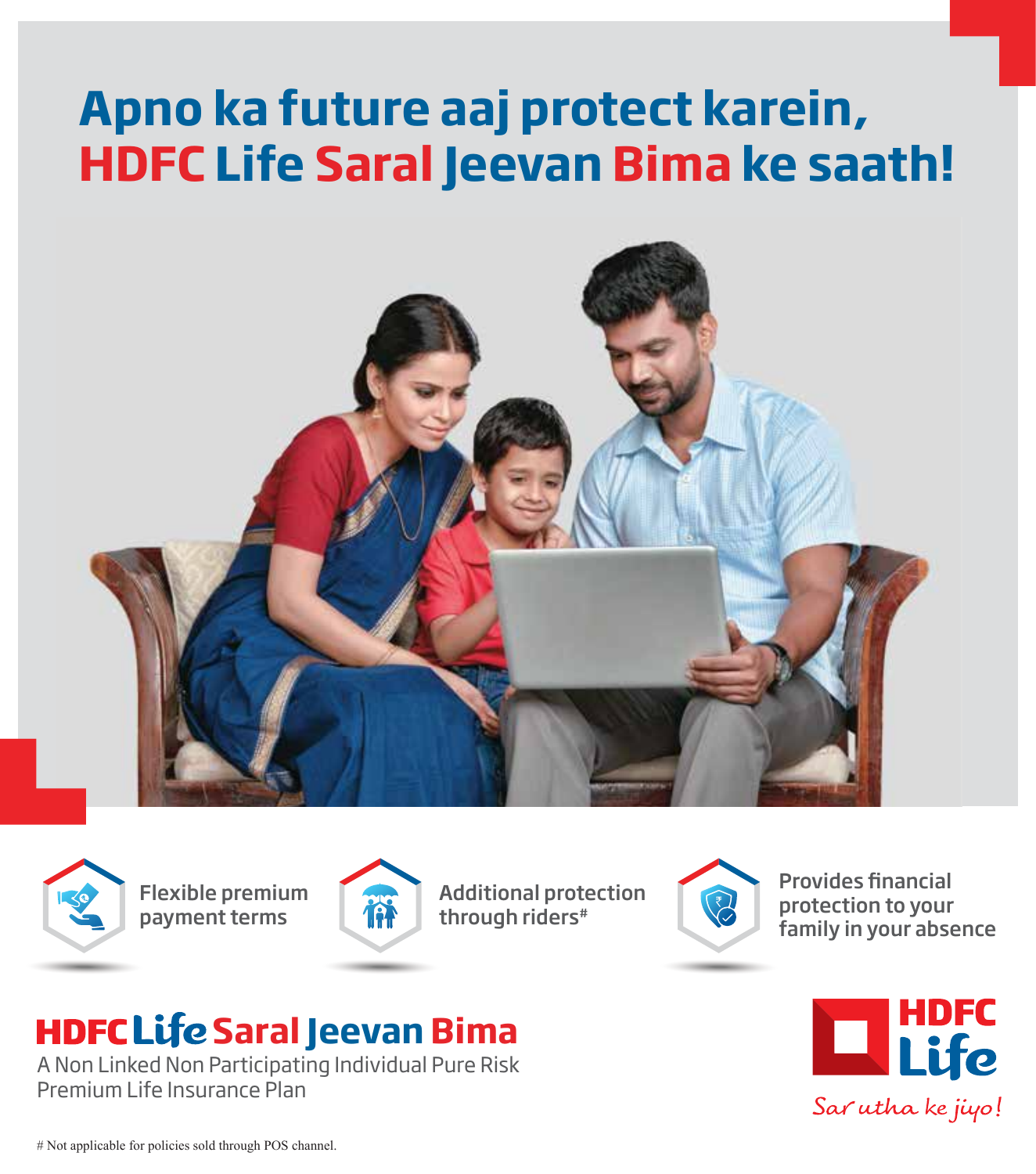Protect your loved ones by making an informed choice today by choosing HDFC Life Saral Jeevan Bima and secure your family's future against any uncertainties tomorrow!

# Key Features

- **Provides financial protection to your family in your absence**
- **Single, Limited and Regular premium payment options to choose from**
- Additional protection through riders

# **Eligibility**

| <b>Eligibility Criteria</b>                           | Minimum                     |                            |                                                                                                    | Maximum                    |
|-------------------------------------------------------|-----------------------------|----------------------------|----------------------------------------------------------------------------------------------------|----------------------------|
| <b>Entry Age</b>                                      | 18 years                    |                            | 65 years                                                                                           |                            |
| <b>Maturity Age</b>                                   | 23 years                    |                            | 70 years                                                                                           |                            |
| <b>Premium Payment Term</b><br><b>And Policy Term</b> | <b>Premium Payment Mode</b> | <b>Minimum Policy Term</b> |                                                                                                    | <b>Maximum Policy Term</b> |
|                                                       | Single Pay, Regular Pay     | 5 years                    |                                                                                                    |                            |
|                                                       | Limited-5 Pay               | 6 years                    |                                                                                                    | 40 years                   |
|                                                       | Limited-10 Pay              | 11 years                   |                                                                                                    |                            |
|                                                       |                             |                            | There is                                                                                           | maximum<br>limit.<br>no    |
| Sum Assured<br>(only in multiples of 50,000)          | ₹5,00,000                   |                            | However, the acceptance of any<br>case is subject to Board Approved<br>Underwriting Policy (BAUP). |                            |

All ages mentioned above are age last birthday. For all ages, risk commences from the date of inception of the contract.

#### For POS Variant Individual policies of this product can also be availed through POS persons.

| <b>Eligibility Criteria</b>                           | Minimum                     |                            |             | Maximum                                                                                                                 |
|-------------------------------------------------------|-----------------------------|----------------------------|-------------|-------------------------------------------------------------------------------------------------------------------------|
| <b>Entry Age</b>                                      | 18 years                    |                            | 60 years    |                                                                                                                         |
| <b>Maturity Age</b>                                   | 23 years                    |                            | 65 years    |                                                                                                                         |
| <b>Premium Payment Term</b><br><b>And Policy Term</b> | <b>Premium Payment Mode</b> | <b>Minimum Policy Term</b> |             | <b>Maximum Policy Term</b>                                                                                              |
|                                                       | Single Pay, Regular Pay     | 5 years                    |             |                                                                                                                         |
|                                                       | Limited-5 Pay               | 6 years                    |             | 40 years                                                                                                                |
|                                                       | Limited-10 Pay              | 11 years                   |             |                                                                                                                         |
| <b>Sum Assured</b><br>(only in multiples of 50,000)   | ₹5,00,000                   |                            | There is no | maximum<br>limit.<br>However, the acceptance of any<br>case is subject to Board Approved<br>Underwriting Policy (BAUP). |

All ages mentioned above are age last birthday. For all ages, risk commences from the date of inception of the contract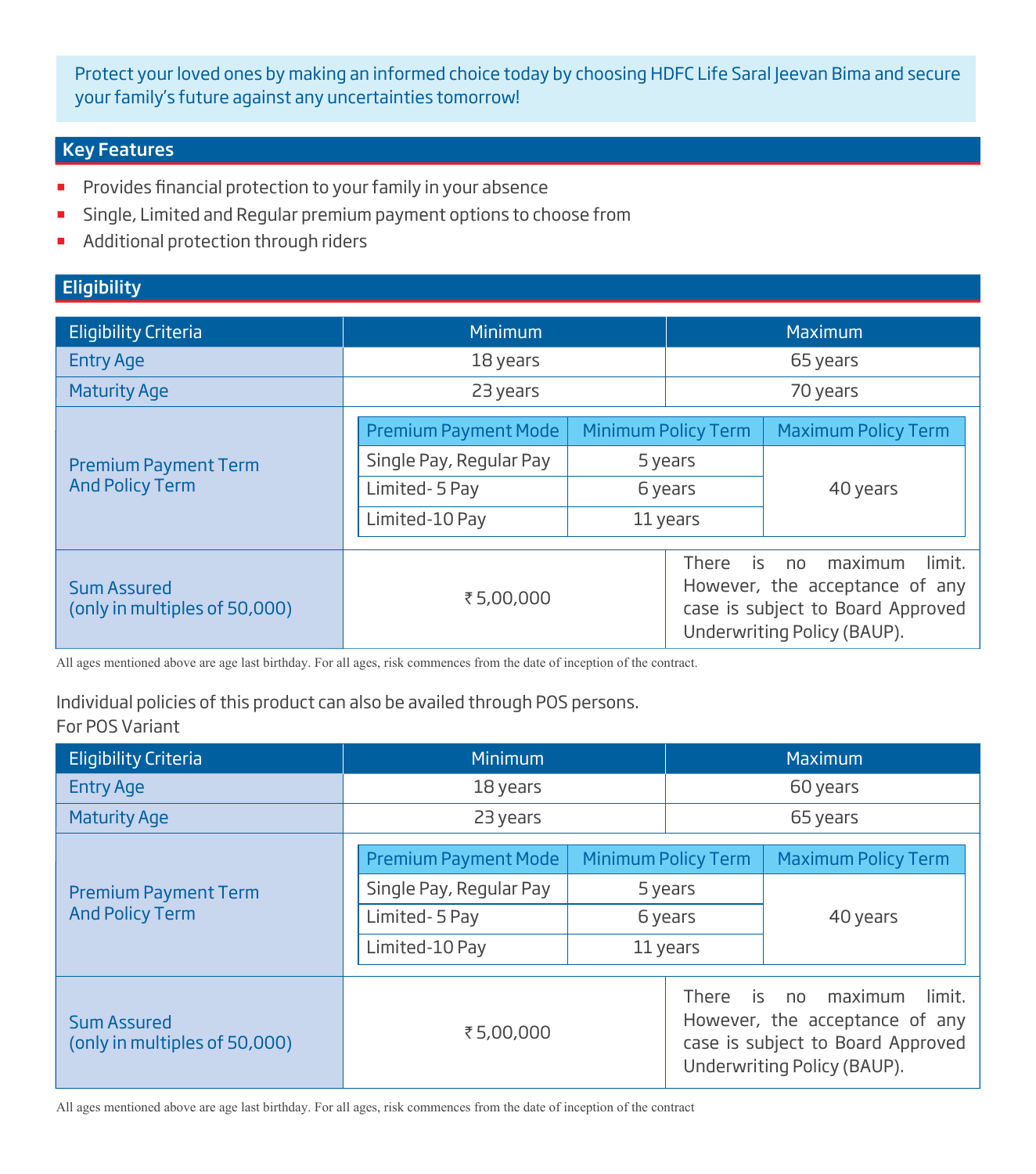# What premium payment frequencies are available?

Single, annual, half-yearly, and monthly frequencies are available under this product.

Premium payable for half-yearly and monthly frequencies shall be calculated by multiplying the Annual Premium by Conversion Factor:

| Frequency   | Conversion factor' |
|-------------|--------------------|
| Half-yearly | 0.5100             |
| Monthly     | 0.0875             |

### Is there any Premium limit?

| <b>Premium Payment Term</b> | <b>Premium Frequency</b> | Minimum Premium Per Instalment (₹) |
|-----------------------------|--------------------------|------------------------------------|
| Single Pay                  | Single Pay               | 18,079                             |
|                             | Yearly                   | 4,049                              |
| 5 Pay                       | Half-yearly              | 2,065                              |
|                             | Monthly                  | 354                                |
|                             | Yearly                   | 2,841                              |
| 10 Pay                      | Half-yearly              | 1,449                              |
|                             | Monthly                  | 249                                |
| Regular Pay                 | Yearly                   | 2,454                              |
|                             | Half-yearly              | 1,252                              |
|                             | Monthly                  | 215                                |

#### Maximum Premium:

There is no maximum limit. However, the acceptance of any case is subject to Board Approved Underwriting Policy (BAUP). The product can also be purchased online via company website.

# Sample Premium Rates

Sample annual premium for a healthly, non-smoker, male (excluding taxes, extra underwriting premium and modal loading, if any) opting for Sum Assured of ₹10 Lacs, Policy Term of 25 years and Premium Payment Term of 25 years

| Entry Age (last birthday) | Annual Premium |
|---------------------------|----------------|
| 25                        | 3,792          |
| 30                        | 4,505          |
| 35                        | 5,905          |
| 40                        | 8,289          |
| 45                        | 12,177         |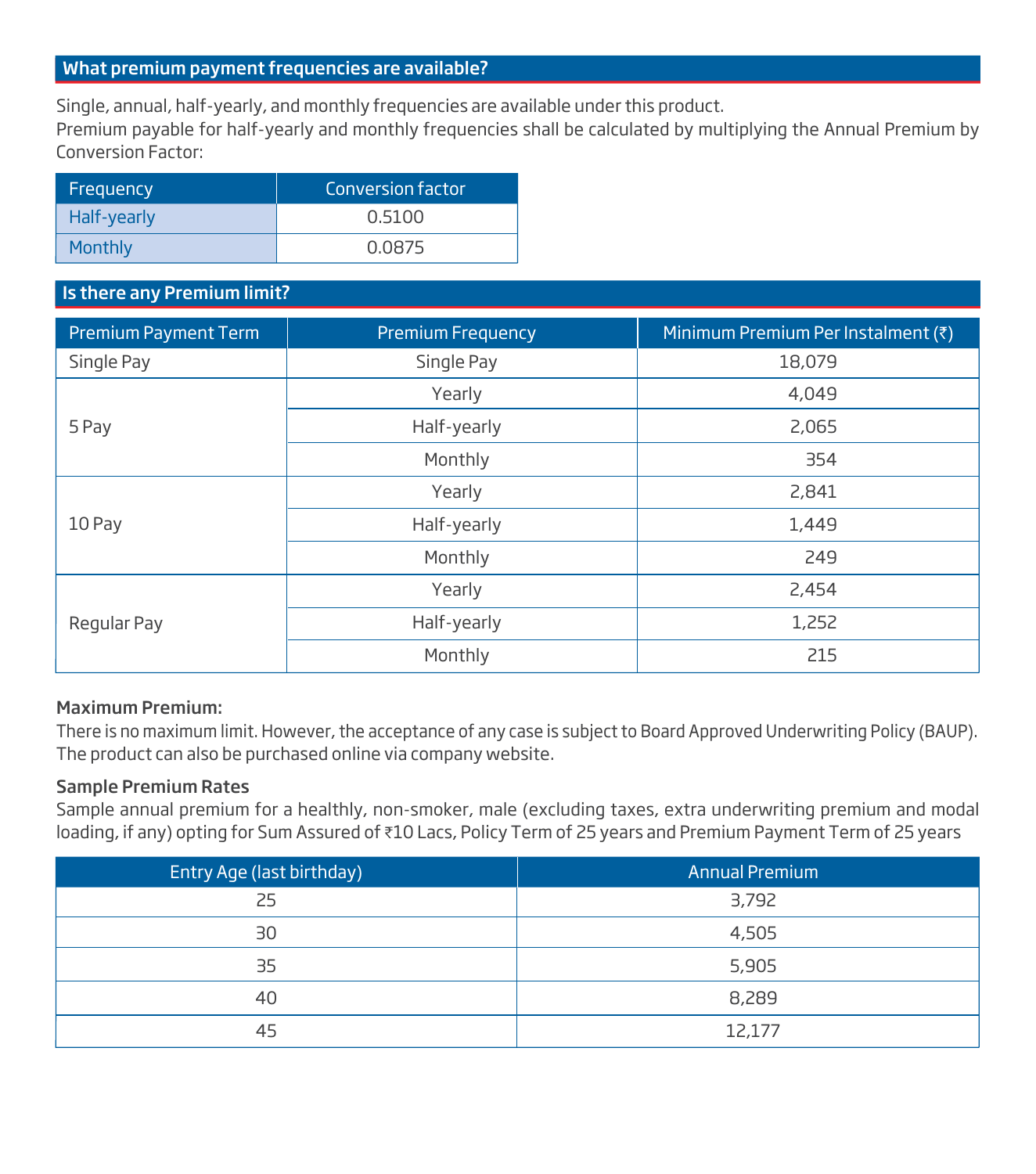#### 1. Death benefit

The product has a waiting period of 45 days from the date of commencement of risk. In case of revival of the policy, waiting period shall not be applicable.

#### Death during Waiting Period

On death of the Life Assured during the Waiting Period and provided the Policy is in force, the Death Benefit amount payable as a lump sum is:

- (1) In case of Accidental Death, for regular premium or limited premium payment policy, equal to Sum Assured on Death which is the highest of:
	- (a) 10 times the Annualized Premium, or
	- (b) 105% of all premiums paid as on the date of death, or
	- (c) Absolute amount assured to be paid on death.
- (2) In case of Accidental Death, for single premium policy, equal to Sum Assured on Death which is the higher of:
	- (a) 125% of Single premium or
	- (b) Absolute amount assured to be paid on death.
- (3) In case of death due to other than accident, the Death Benefit is equal to 100% of all premiums paid excluding taxes, if any.

# Death after expiry of Waiting Period

On death of the Life Assured after the expiry of Waiting Period but before the stipulated date of maturity and provided the Policy is in force, the Death Benefit amount payable as a lump sum is:

- (1) For Regular premium or Limited premium payment policy, "Sum Assured on Death" which is the highest of:
	- (a) 10 times of annualized premium; or
	- (b) 105% of all the premiums paid as on the date of death; or
	- (c) Absolute amount assured to be paid on death.
- (2) For Single premium policy, "Sum Assured on Death" which is the higher of:
	- (a) 125% of Single Premium or
	- (b) Absolute amount assured to be paid on death.

 Premiums referred above shall not include any extra amount chargeable under the policy due to underwriting decision and rider premium(s), if any.

Absolute amount assured to be paid on death shall be an amount equal to Basic Sum Assured.

Example: Mr. Bansal, a 35 years old non-smoker gentleman, buys the HDFC Life Saral Jeevan Bima, premium payment term of 20 years and avails a Sum Assured of ₹10,00,000 by paying a premium of ₹5,500(excluding taxes) yearly.

Mr. Bansal, passes away in the 15th policy year. His nominee will receive a lump sum benefit of  $\bar{\tau}10,00,000$ .

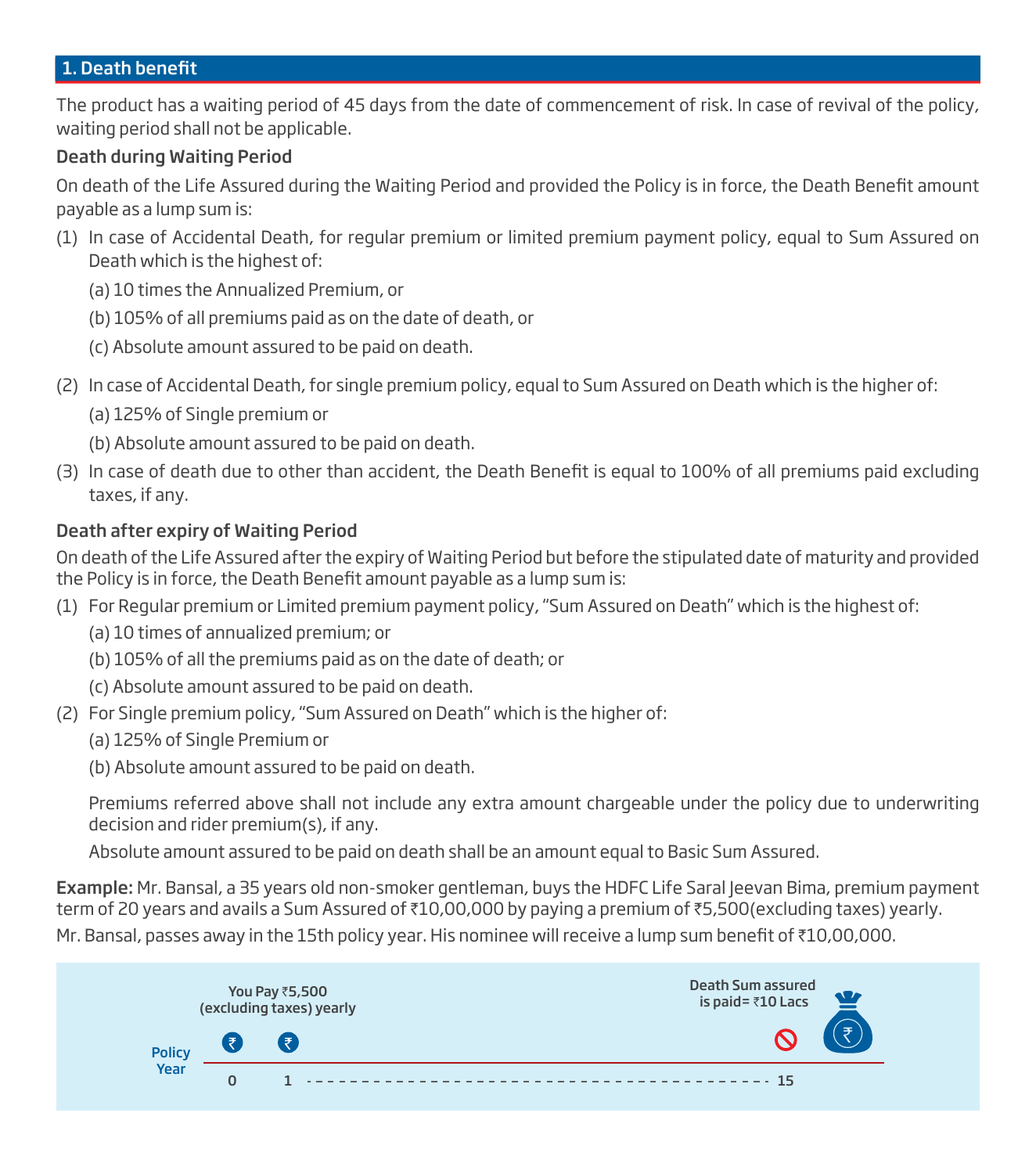No benefit is payable on survival till end of policy term.

# What if I don't pay premiums?

Grace Period is the time provided after the premium due date during which the policy is considered to be in-force with the risk cover. This plan has a grace period of 30 days for yearly and half yearly mode of payment. The grace period for monthly frequency is 15 days from the premium due date.

Should a valid claim arise under the policy during the grace period, but before the payment of due premium, we shall still honor the claim. In such cases, where the mode of payment of premium is other than yearly, balance premium(s), if any, falling due from the date of death and before the next policy anniversary shall be deducted from the claim amount. If the due premium is not paid by the end of the grace period for regular and limited pay policies, the policy shall lapse without value and the policy benefits shall cease.

### Can I surrender the plan?

No surrender value is payable under the product. However, policy cancellation value will be payable

- If the policyholder chooses to cancel the policy before the stipulated date of maturity for Single Pay policies
- If the policyholder chooses to cancel the policy before the stipulated date of maturity or at the end of the revival period if the policy is not revived, in case of Limited Pay policies

#### Single Pay:

Policy cancellation value shall be acquired immediately post receipt of the Single Premium. The policy cancellation value shall be calculated as below:

70% x Single Premium\* Paid x Unexpired Policy Term

Orginal Policy Term

# Single Premium shall be inclusive of extra premium, if any

#### Regular Pay:

No policy cancellation value shall be payable in respect of regular premium policies.

#### Limited Pay:

Policy Cancellation Value is acquired if at least two (2) consecutive full years' premiums have been paid. It is calculated as below:

70% x Total Premium Paid# x

Unexpired Policy Term Orginal Policy Term

# Total Premiums Paid shall be inclusive of extra premiums if any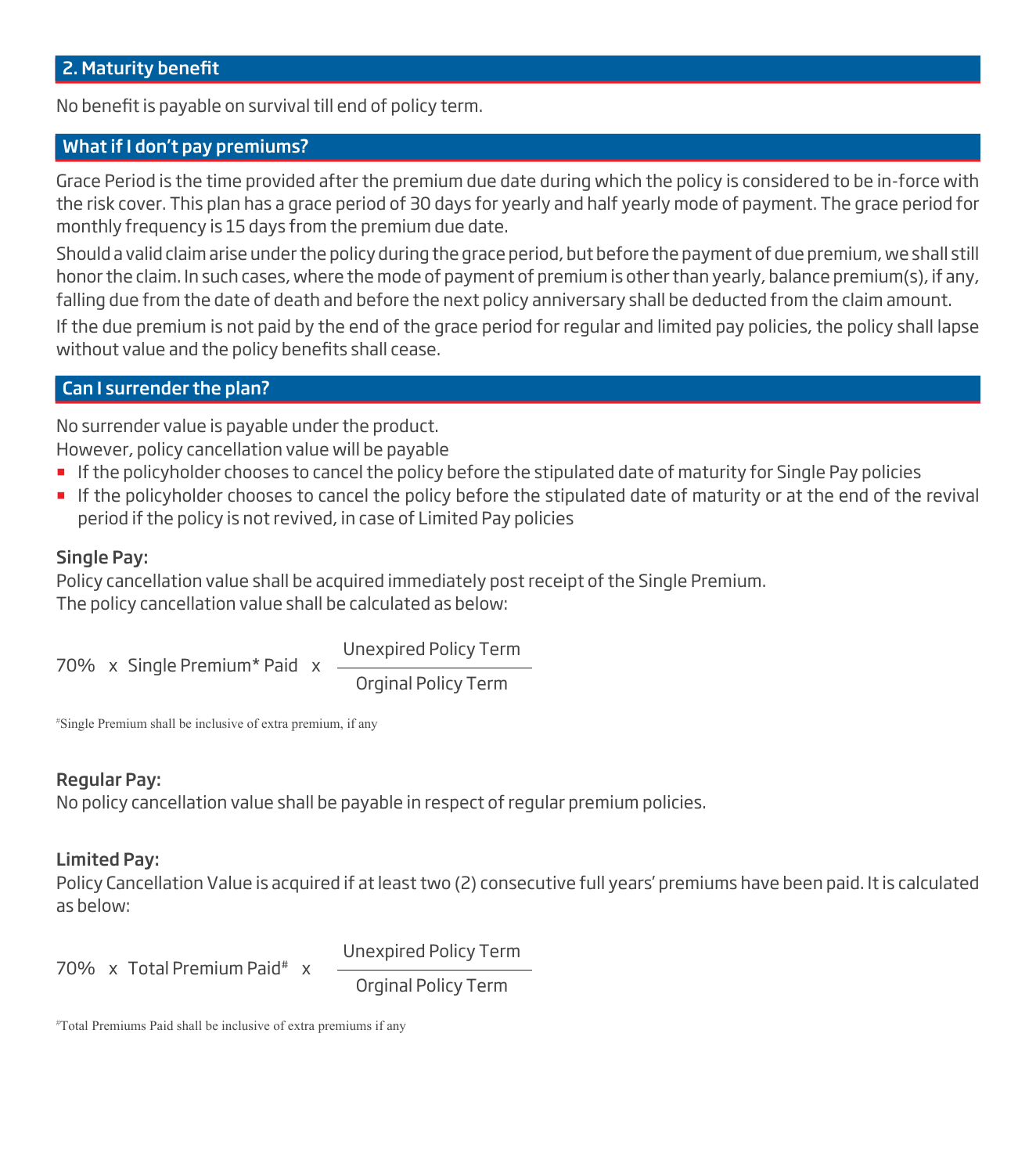# Who will get the benefit?

The benefit on death will be paid to your nominee. As per Section 39 of the Insurance Act, 1938, as amended from time to time, you can nominate a person to receive the benefit under this policy.

During your lifetime and while your policy is in force, you may at any time, by written notice to us, designate any person or persons as a nominee to whom we shall pay benefits under this policy upon your unfortunate death.

If you assign your policy as per Section 38 of the Insurance Act, 1938, as amended from time to time, any nomination made by you will be cancelled.

#### What is not covered?

Under Regular/Limited Premium Policy:

The policy shall be void if the Life Assured commits suicide at any time within 12 months from the date of commencement of risk, provided the policy is inforce or within 12 months from the date of revival and the Company will not entertain any claim except for 80% of the premiums paid (excluding any extra amount if charged under the policy due to underwriting decisions, taxes and rider premiums, if any) till the date of death. This clause shall not be applicable for a lapsed policy as nothing is payable under such policies.

#### Under Single Premium Policy:

The policy shall be void if the Life assured commits suicide at any time within 12 months from the date of commencement of risk and the Company will not entertain any claim except 90 % of the Single Premium paid excluding any extra amount if charged under the policy due to underwriting decisions and rider premiums, if any.

#### RIDERS

We offer the following Rider options to help you enhance your protection

| Rider                                                                    | <b>UIN</b> | Scope of Benefits**                                                                                                                    |
|--------------------------------------------------------------------------|------------|----------------------------------------------------------------------------------------------------------------------------------------|
| <b>HDFC Life Protect Plus Rider</b>                                      | 101B016V01 | The following Options under this rider are<br>applicable for this policy:<br>A: Personal Accident Cover<br>B: Accidental Benefit Cover |
| <b>HDFC Life Income Benefit on</b><br><b>Accidental Disability Rider</b> | 101B013V03 |                                                                                                                                        |

\*\*For all details on Riders, kindly refer to the Rider Brochures available on our website.

No riders will be available for policies sold through POS persons

### Terms & Conditions

A. Tax Benefits: Tax Benefits may be available as per prevailing tax laws. You are requested to consult your tax advisor.

#### B. Cancellation of policy in free-look period:

 In case the policyholder is not agreeable to any policy terms and conditions under this product, the policyholder shall have the option of returning the policy to us stating the reasons thereof, within 15 days from the date of receipt of the policy, as per IRDAI (Protection of Policyholders' Interests) Regulations, 2017, as modified from time to time. If the policyholder has purchased the policy through the Distance Marketing mode, this period will be 30 days. On receipt of the letter along with the original policy document, we shall refund the premium, subject to deduction of the proportionate risk premium for the period on cover and the expenses incurred by the insurer on medical examination of the proposer and stamp duty (if any).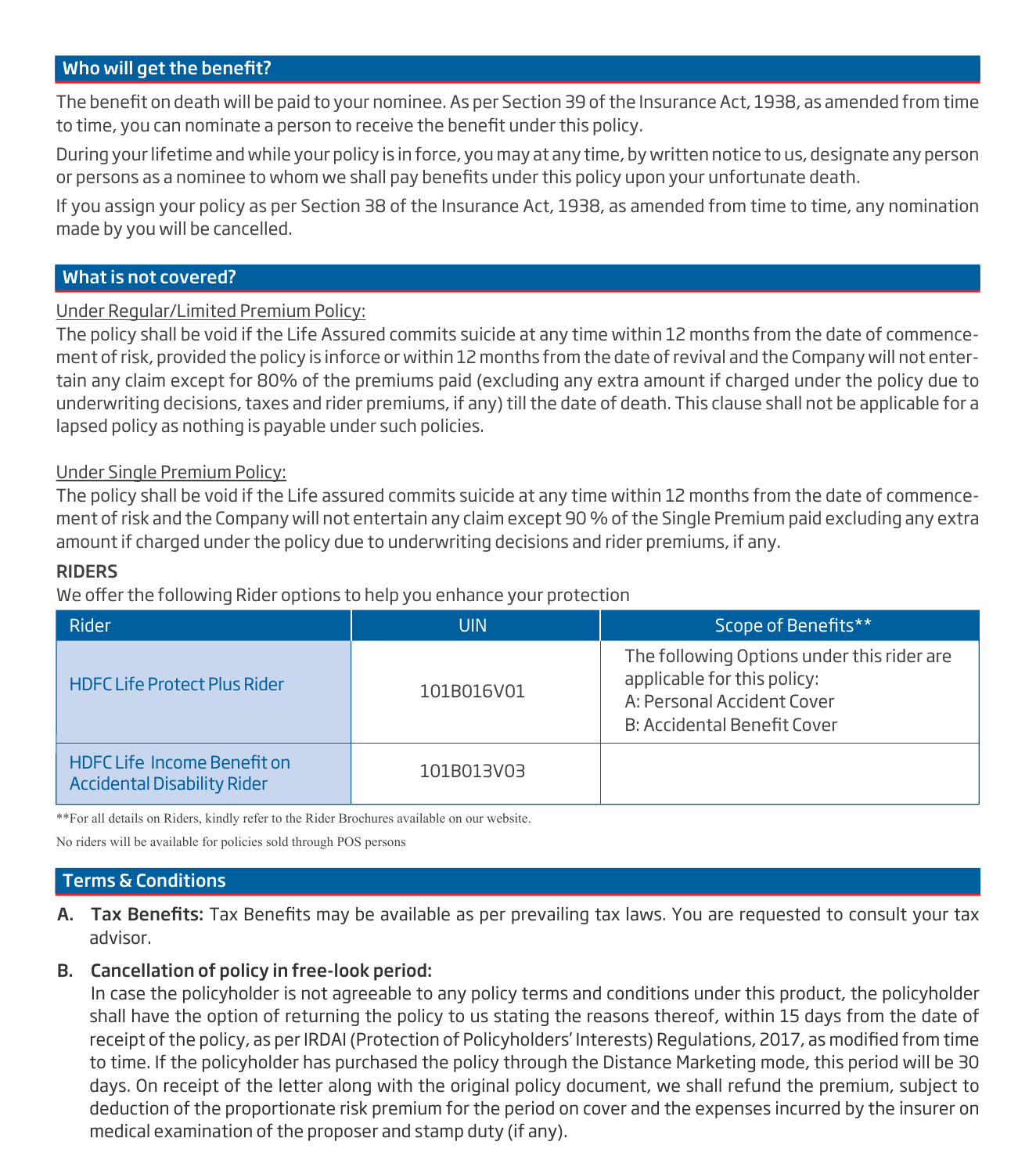- C. Discontinuance of Premiums: If the due premium is not paid by the end of the grace period for regular and limited pay policies, the policy shall lapse without value and the policy benefits shall cease.
- D. Revival: For regular pay and limited pay policies, You can revive your policy within the revival period (specified below) subject to the terms and conditions we may specify from time to time. For revival, you will need to pay all the outstanding premiums and interest on the outstanding premiums. Taxes and levies as applicable will be charged. Interest rate will be as prevailing from time to time. The revival period shall be of five years from the due date of first unpaid premium or as specified by the current Regulations. The revival period may be changed as specified by Regulations from time to time.

Once the policy is revived, you are entitled to receive all contractual benefits.

# E. Nomination: Sec 39 of insurance Act 1938 as amended from time to time

- 1) The policyholder of a life insurance on his own life may nominate a person or persons to whom money secured by the policy shall be paid in the event of his death.
- 2) Where the nominee is a minor, the policyholder may appoint any person to receive the money secured by the policy in the event of policyholder's death during the minority of the nominee. The manner of appointment to be laid down by the insurer.
- 3) Nomination can be made at any time before the maturity of the policy.
- 4) Nomination may be incorporated in the text of the policy itself or may be endorsed on the policy communicated to the insurer and can be registered by the insurer in the records relating to the policy.
- 5) Nomination can be cancelled or changed at any time before policy matures, by an endorsement or a further endorsement or a will as the case may be.
- 6) A notice in writing of Change or Cancellation of nomination must be delivered to the insurer for the insurer to be liable to such nominee. Otherwise, insurer will not be liable if a bonafide payment is made to the person named in the text of the policy or in the registered records of the insurer.
- 7) Fee to be paid to the insurer for registering change or cancellation of a nomination can be specified by the Authority through Regulations.
- 8) A transfer or assignment made in accordance with Section 38 shall automatically cancel the nomination except in case of assignment to the insurer or other transferee or assignee for purpose of loan or against security or its reassignment after repayment. In such case, the nomination will not get cancelled to the extent of insurer's or transferee's or assignee's interest in the policy. The nomination will get revived on repayment of the loan.
- 9) The provisions of Section 39 are not applicable to any life insurance policy to which Section 6 of Married Women's Property Act, 1874 applies or has at any time applied except where before or after Insurance Laws (Amendment) Act 2015, a nomination is made in favour of spouse or children or spouse and children whether or not on the face of the policy it is mentioned that it is made under Section 39. Where nomination is intended to be made to spouse or children or spouse and children under Section 6 of MWP Act, it should be specifically mentioned on the policy. In such a case only, the provisions of Section 39 will not apply.

# F. Assignment or Transfer: Sec 38 of insurance Act 1938 as amended from time to time

- 1) This policy may be transferred/assigned, wholly or in part, with or without consideration.
- 2) An Assignment may be effected in a policy by an endorsement upon the policy itself or by a separate instrument under notice to the Insurer.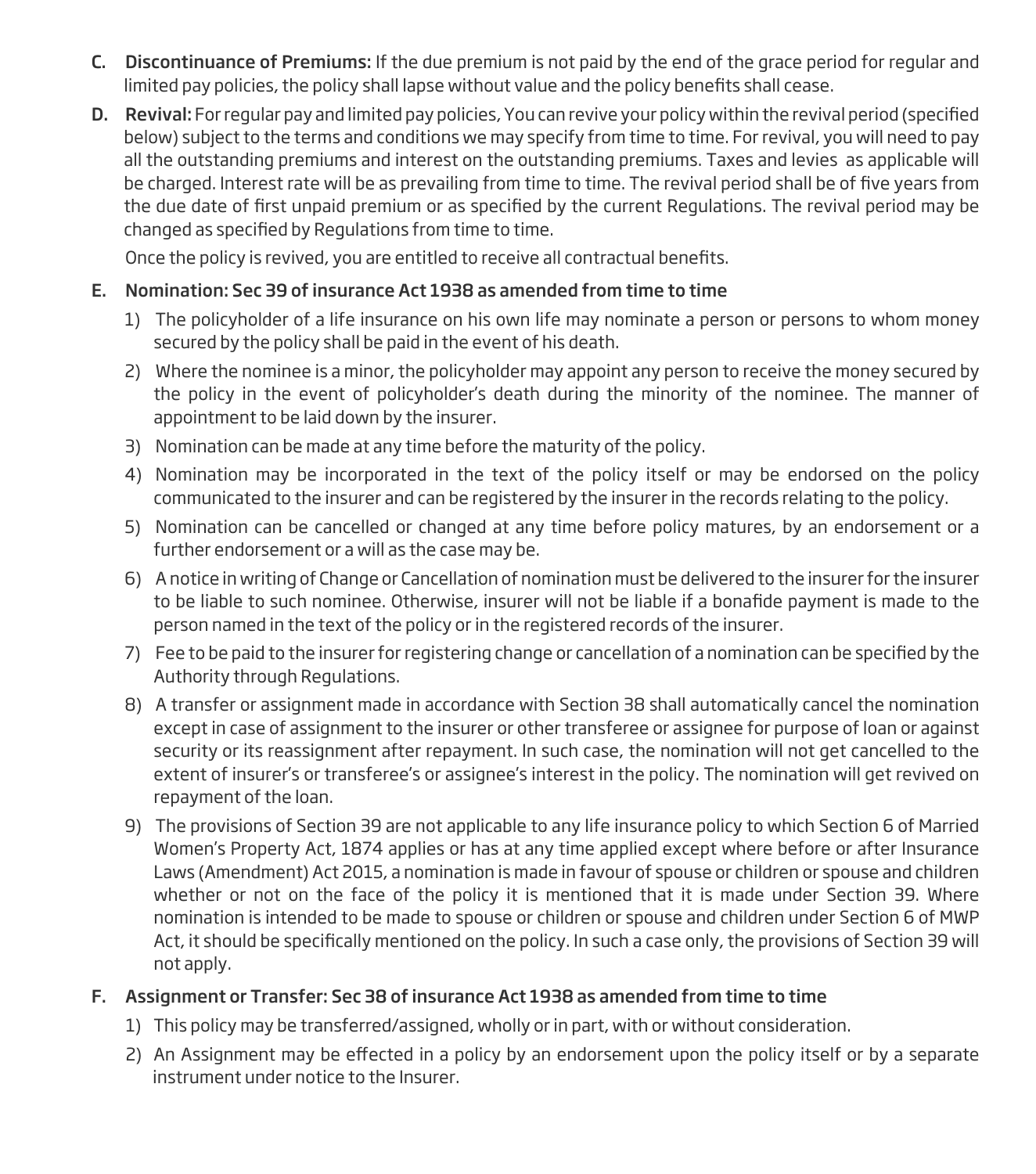- 3) The instrument of assignment should indicate the fact of transfer or assignment and the reasons for the assignment or transfer, antecedents of the assignee and terms on which assignment is made.
- 4) The assignment must be signed by the transferor or assignor or duly authorized agent and attested by at least one witness.
- 5) The transfer or assignment shall not be operative as against an Insurer until a notice in writing of the transfer or assignment and either the said endorsement or instrument itself or copy there of certified to be correct by both transferor and transferee or their duly authorized agents have been delivered to the Insurer.
- 6) Fee to be paid for assignment or transfer can be specified by the Authority through Regulations.
- 7) On receipt of notice with fee, the Insurer should Grant a written acknowledgement of receipt of notice. Such notice shall be conclusive evidence against the insurer of duly receiving the notice.
- 8) The Insurer may accept or decline to act upon any transfer or assignment or endorsement, if it has sufficient reasons to believe that it is (a) not bonafide or (b) not in the interest of the policyholder or (c) not in public interest or (d) is for the purpose of trading of the insurance policy.
- 9) In case of refusal to act upon the endorsement by the Insurer, any person aggrieved by the refusal may prefer a claim to IRDAI within 30 days of receipt of the refusal letter from the Insurer.

Section E (Nomination) and F (Assignment or Transfer) are simplified versions prepared for general information only and hence are not comprehensive. For full texts of these sections please refer to Section 38 and Section 39 of the Insurance Act, 1938 as amended by The Insurance Laws (Amendment) Act, 2015.

# G. Alterations:

- i) Policy term and premium paying term cannot be altered.
- ii) Alteration of premium payment frequency: You have an option to alter the premium payment frequency during the premium payment term without any charge/ fee. Alteration in the frequency premium payment frequency may lead to a change in the premium. Such alteration will be in accordance with the Board approved underwriting policy.
- H. Policy Loan: No policy loans are available.
- I. Prohibition of Rebates: In accordance with Section 41 of the Insurance Act, 1938 as amended from time to time :
	- 1) No person shall allow or offer to allow, either directly or indirectly, as an inducement to any person to take out or renew or continue an insurance in respect of any kind of risk relating to lives or property in India, any rebate of the whole or part of the commission payable or any rebate of the premium shown on the policy, nor shall any person taking out or renewing or continuing a policy accept any rebate, except such rebate as may be allowed in accordance with the published prospectuses or tables of the insurer.
	- 2) Any person making default in complying with the provisions of this section shall be liable for a penalty which may extend to ten lakh rupees.
- J. Non-Disclosure: In accordance with Section 45 of the Insurance Act, 1938 as amended from time to time:
	- 1) No policy of life insurance shall be called in question on any ground whatsoever after the expiry of three years from the date of the policy, i.e., from the date of issuance of the policy or the date of commencement of risk or the date of revival of the policy or the date of the rider to the policy, whichever is later.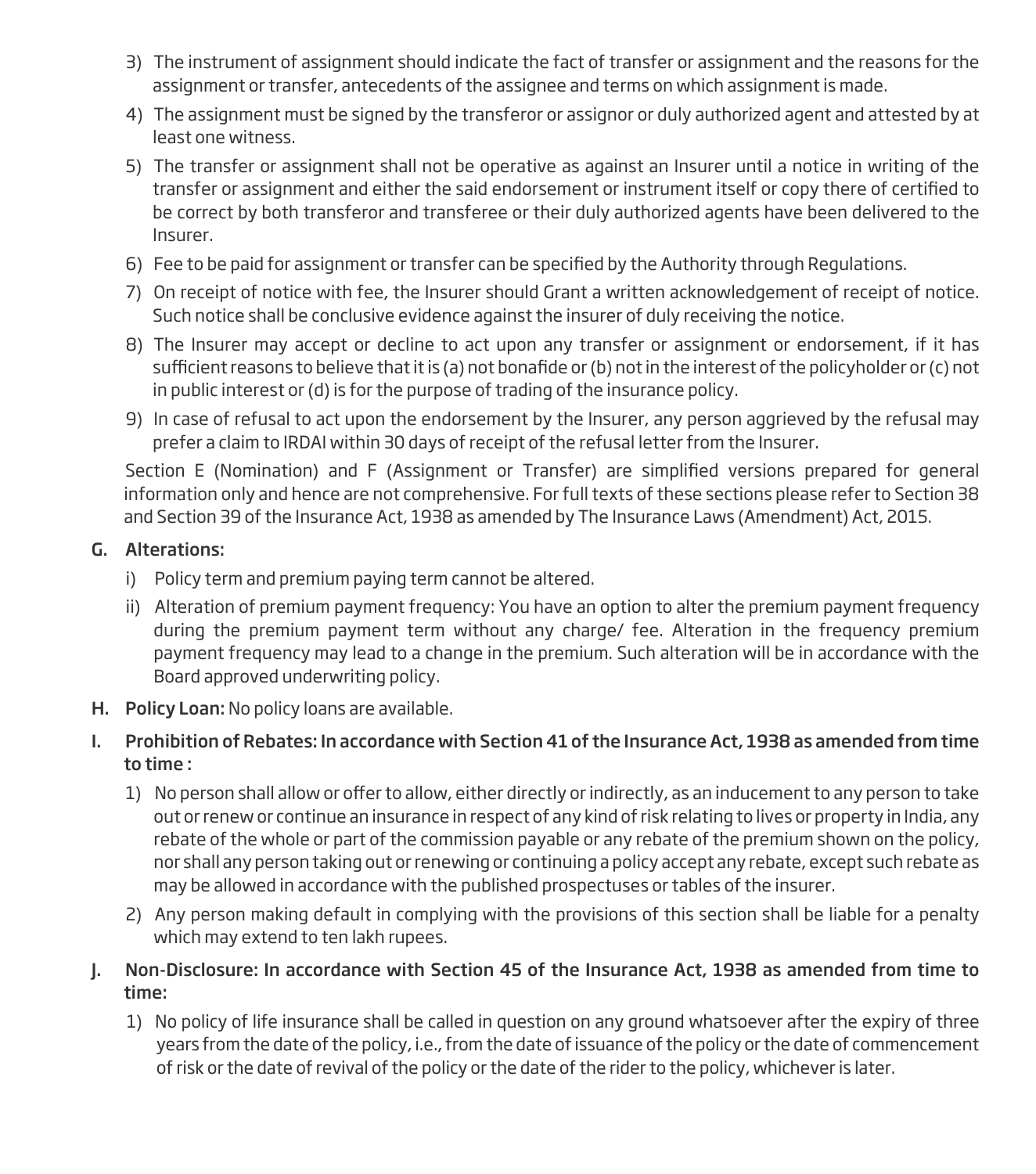- 2) A policy of life insurance may be called in question at any time within three years from the date of issuance of the policy or the date of commencement of risk or the date of revival of the policy or the date of the rider to the policy, whichever is later, on the ground of fraud: Provided that the insurer shall have to communicate in writing to the insured or the legal representatives or nominees or assignees of the insured the grounds and materials on which such decision is based.
- 3) Notwithstanding anything contained in sub-section (2), no insurer shall repudiate a life insurance policy on the ground of fraud if the insured can prove that the mis-statement of or suppression of a material fact was true to the best of his knowledge and belief or that there was no deliberate intention to suppress the fact or that such mis-statement of or suppression of a material fact are within the knowledge of the insurer: Provided that in case of fraud, the onus of disproving lies upon the beneficiaries, in case the policyholder is not alive.
- 4) A policy of life insurance may be called in question at any time within three years from the date of issuance of the policy or the date of commencement of risk or the date of revival of the policy or the date of the rider to the policy, whichever is later, on the ground that any statement of or suppression of a fact material to the expectancy of the life of the insured was incorrectly made in the proposal or other document on the basis of which the policy was issued or revived or rider issued: Provided that the insurer shall have to communicate in writing to the insured or the legal representatives or nominees or assignees of the insured the grounds and materials on which such decision to repudiate the policy of life insurance is based: Provided further that in case of repudiation of the policy on the ground of misstatement or suppression of a material fact, and not on the ground of fraud, the premiums collected on the policy till the date of repudiation shall be paid to the insured or the legal representatives or nominees or assignees of the insured within a period of ninety days from the date of such repudiation.
- 5) Nothing in this section shall prevent the insurer from calling for proof of age at any time if he is entitled to do so, and no policy shall be deemed to be called in question merely because the terms of the policy are adjusted on subsequent proof that the age of the Life Insured was incorrectly stated in the proposal.

# K. Taxes:

# Indirect Taxes

Taxes and levies as applicable shall be levied as applicable. Any taxes, statutory levy becoming applicable in future may become payable by you by any method including by levy of an additional monetary amount in addition to premium and or charges.

# Direct Taxes

Tax will be deducted at the applicable rate from the payments made under the policy, as per the provisions of the Income Tax Act, 1961, as amended from time to time.

L. In case of fraud or misstatement including non-disclosure of any material facts, the Policy shall be cancelled immediately and the Policy Cancellation Value shall be payable, subject to the fraud or misrepresentation being established in accordance with Section 45 of the Insurance Act, 1938, as amended from time to time.